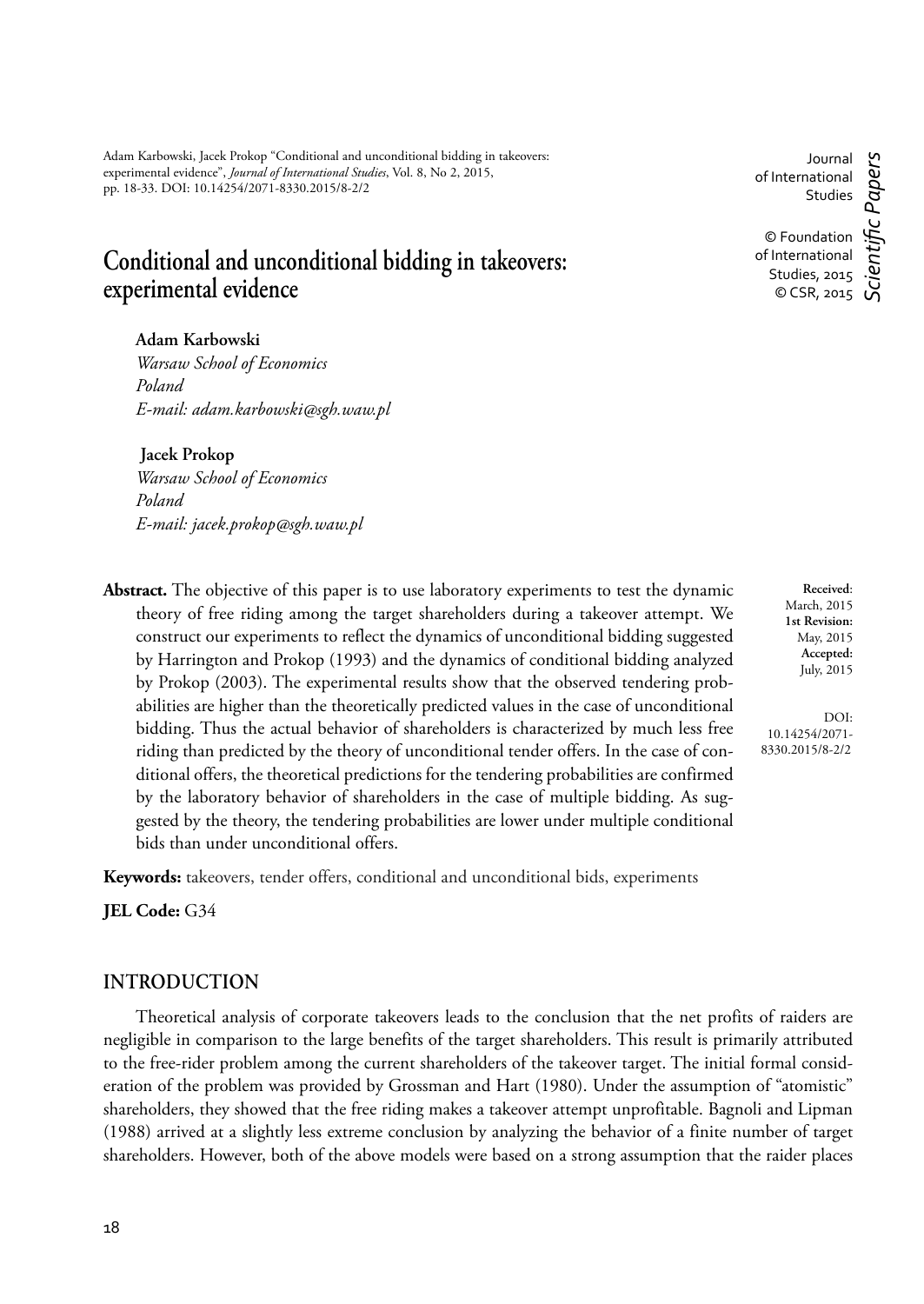only a single bid to acquire the target company; for a review of research on takeovers see, for example, Tirole (2006, pp. 425-443).

In practice, we observe several bids made by the same raider in a typical takeover attempt. For example, Franks and Harris (1989) identified a significant number of U.K. acquisitions that involved revised bids, which benefited the target shareholders' returns. Bradley et al. (1988) found a similar regularity in the case of U.S. takeovers.

The dynamic framework for the analysis of the free-rider problem was first developed by Harrington and Prokop (1993). They showed that the raider's opportunity to place multiple unconditional bids intensifies the shareholders' incentives to free ride, and significantly reduces the raider's profit in comparison to the predictions of the static theories. Similar results were obtained by Prokop (2003) in the dynamic model of conditional tender offers: even a company owned by a relatively small number of shareholders may not be profitably acquired by the raider.

The objective of this paper is to use laboratory experiments to test the dynamic theory of free riding among the target shareholders during a takeover attempt. In related papers, Kale and Noe (1997) and Hamaguchi et al. (2003) provide experimental testing of the free-rider problem, but they focus on the static approach to the hostile takeovers. In the current paper, we construct our experiments to reflect the dynamics of unconditional bidding suggested by Harrington and Prokop (1993) and the dynamics of conditional bidding analyzed by Prokop (2003).

The remainder of this paper is organized as follows. In the next section, the dynamic model of a takeover attempt is described, and the theoretical predictions are formulated. The following section presents the experimental design. Afterwards, the results of experiments are reported and discussed. A summary and concluding remarks are in the last section.

#### **DYNAMIC MODEL OF TAKEOVER**

Consider a firm owned by *N* shareholders. Each of them holds exactly one share with current market value normalized to 0. A single raider knows how to increase the firm's value to \$1 per share. For the takeover to be successful, the raider must acquire at least 50 percent of existing shares.

The takeover process is modeled as a repeated game with infinite horizon. In the first period, the raider starts bidding for shares. The tender offer could be either unconditional, or conditional. By placing an unconditional bid, the raider stands ready to buy any number of tendered shares at the quoted price. By making a conditional bid, the raider is willing to buy any number of tendered shares at the offered price as long as at least 50 percent of shares are submitted. Given the tender offer, the shareholders simultaneously and independently decide whether to tender their shares. As soon as the raider acquires the minimum amount of shares necessary to take control of the company, the game ends with the payoff of \$1 per share to all remaining shareholders (including the raider). Should the number of tendered shares be not enough to take over the firm, the same game is played in the next period. Shareholders and the raider are assumed to be risk neutral with the common discount factor  $\delta \in [0, 1)$ .

Harrington and Prokop (1993) used the concept of symmetric Markov perfect equilibrium to solve the repeated takeover game with an unconditional bidding process. Table 1 shows the numerical results of the theoretical model for *N*=10 shareholders and the discount factor δ=0.9.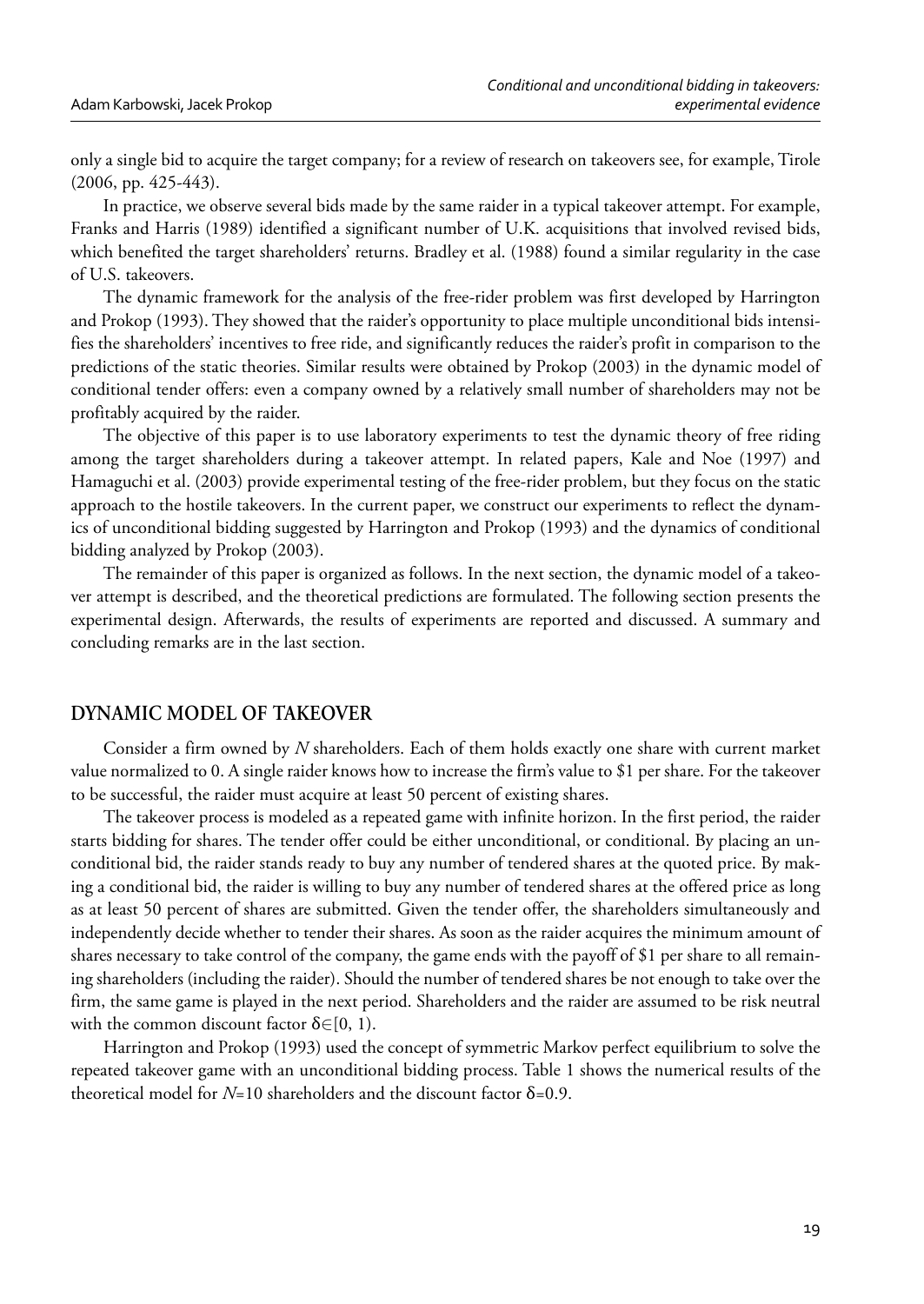Table 1

| m | $F_m$ | $\boldsymbol{m}$ |
|---|-------|------------------|
|   | 0.447 | 0.929            |
|   | 0.470 | 0.953            |
|   | 0.481 | 0.973            |
|   | 0.488 | 0.987            |
|   | 0.492 | 0.997            |

#### Unconditional bidding: symmetric Markov perfect equilibrium for  $\delta = 0.9$

δ – discount factor of the raider and shareholders

*m* – number of shares held by the raider

 $p_{_{m}}^{\ast }$  – probability of a shareholder tendering his share when the raider has  $m$  shares

 $r_{m}^{*}$  – tender offer when the raider has  $m$  shares

Source: based on Harrington and Prokop (1993, p. 859).

Table 2 contains the numerical results of the unconditional bidding model when there are *N*=10 shareholders and the raider can only make one tender offer, i.e.  $\delta = 0$ .

Table 2

Symmetric equilibrium in a static model of unconditional bidding for  $\delta = 0$ 

| 500 | 0.500 |  |
|-----|-------|--|

 $\delta$  – discount factor of the raider and shareholders

 $p_{u}^{*}$  – probability of a shareholder tendering his share when the bid is unconditional

 $r_u^*$  – tender offer (shareholder's payoff) when the bid is unconditional

Source: based on Harrington and Prokop (1993, p. 867).

Prokop (2003) considered an equivalent concept of equilibrium to solve the dynamic model of conditional bidding. The numerical results of the theoretical model for *N*=10 are presented in Table 3.

Table 3

Conditional bidding: symmetric Markov perfect equilibrium

|     | 0.500 | 0.670 |
|-----|-------|-------|
| 1 U | 0.364 | 0.804 |

δ – discount factor of the raider and shareholders

 $p_c^*$ – probability of a shareholder tendering his share when the bid is conditional

– tender offer when the bid is conditional

Source: based on Prokop (2003, p. 131).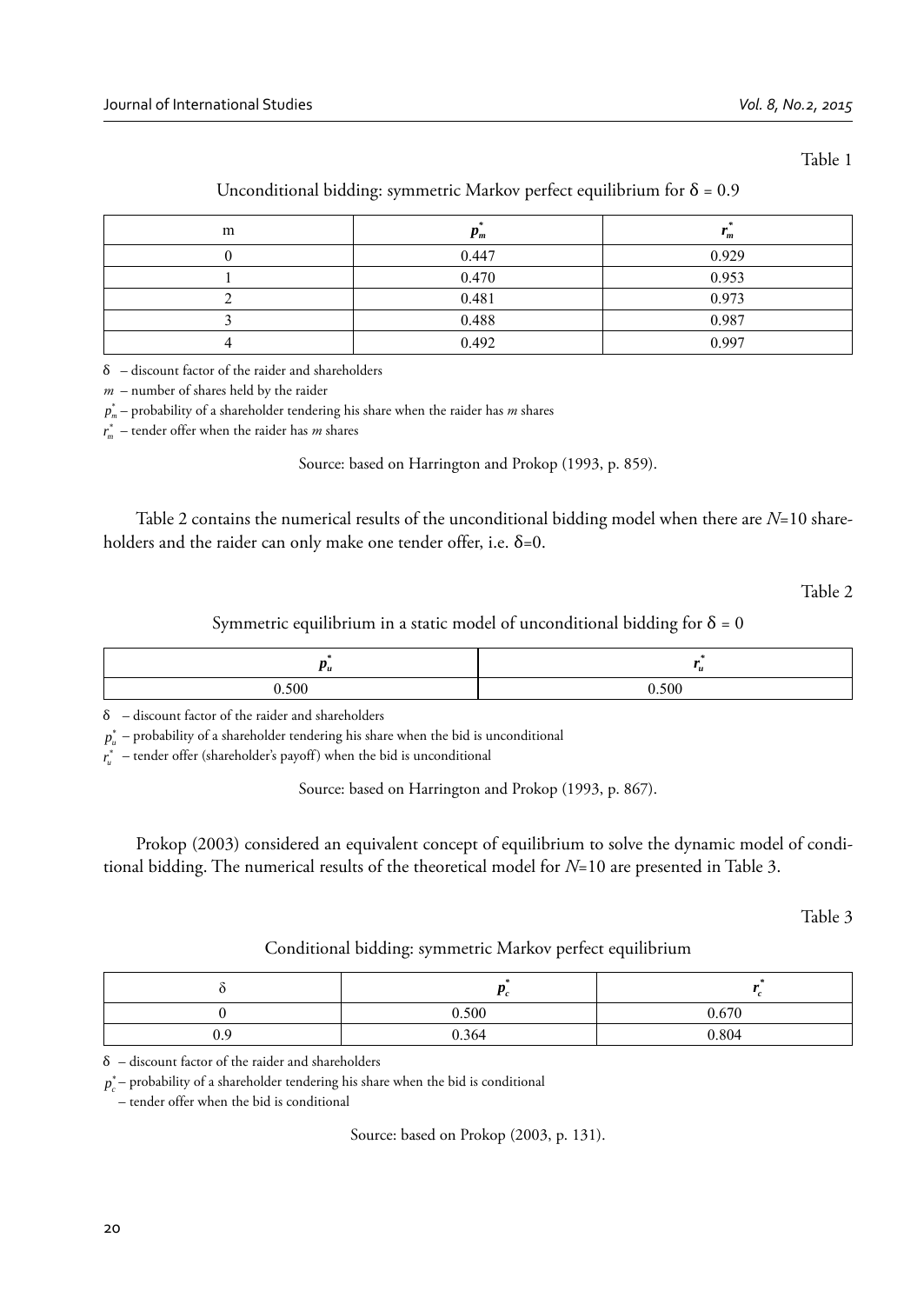The above theoretical predictions based on the dynamic framework developed by Harrington and Prokop (1993) and Prokop (2003) were used in our laboratory experiments.

### **EXPERIMENTAL SETTING**

The experiments were conducted in groups of undergraduate economics students attending the Warsaw School of Economics. Each of 80 participants was randomly assigned to one of the eight groups, each consisting of ten people. The subjects were told that the composition of their groups would remain unchanged till the end of the experiment. The identity of the other group members was not revealed to the participant.

At the start of experimental procedure, participants were told that the purpose of the experiment was to test theories of corporate takeovers. The subjects were also told that they would earn actual payoffs in Polish zlotys based on their performance. At the end of the experiment the amount of 1000 Polish zlotys (approx. \$300) was divided up among the participants proportionally to their total payoffs.

Next, the experimenter gave a detailed explanation of the decisions that the participants had to make in each experimental treatment (for the exact explanation given to the subjects in the first treatment see Appendix 1). All groups followed four sequential treatments:

- (1) unconditional offers with a common discount factor of  $\delta = 0.9$ ,
- (2) unconditional offers with a common discount factor of  $\delta = 0$ ,
- (3) conditional offers with a common discount factor of  $\delta$  = 0.9, and
- (4) conditional offers with a common discount factor of  $\delta = 0$ .

In the first treatment (unconditional offers with a common discount factor of  $\delta = 0.9$ ), the subjects were told that each of them is a shareholder of a company. The identity of the other shareholders was not revealed to the participant. Each of eight companies is owned by 10 shareholders, each of whom holds exactly one share. There is a single raider who has proprietary knowledge as to how to increase the value of the company. In order for the raider to obtain this increased value of the given company, he must own at least 5 shares (50 percent of shares is the takeover rule).

The participants were then informed that a bid of Z Polish zlotys (the subjects were told that the value of a tender offer ranges from 0 to 100) would be made to all shareholders and that each of them can either accept (decision A) or reject (decision R) the bid. The subsequent payoffs were described as follows:

- a) if the shareholder rejected the tender offer and at least 50 percent of the shareholders of the given company accepted the bid, the participant payoff would be maximal, i.e., 100 Polish zlotys;
- b) if the shareholder rejected the tender offer and so did the majority of shareholders of the given company, the participant payoff would be minimal, i.e., 0 Polish zlotys;
- c) if the shareholder accepted the tender offer, the payoff would be Z Polish zlotys regardless of the other shareholders' decisions.

Table 4 summarizes the shareholder's payoff structure in a single round of the first experimental treatment.

The subjects were also informed that in the case of unsuccessful takeover attempt following the first bid, the raider with probability 0.9 (the value of a common discount factor in this treatment) would make a new offer to the shareholders that rejected the previous offer and with probability 0.1 would leave the market (no future offers occur). The monetary values of bids (known *ex ante* to the experimenter and not to the subjects) were based on the theoretical tender offers given in Table 1. The subsequent bids dependent on the number of shares of the given company collected by the raider are summarizes in Table 5.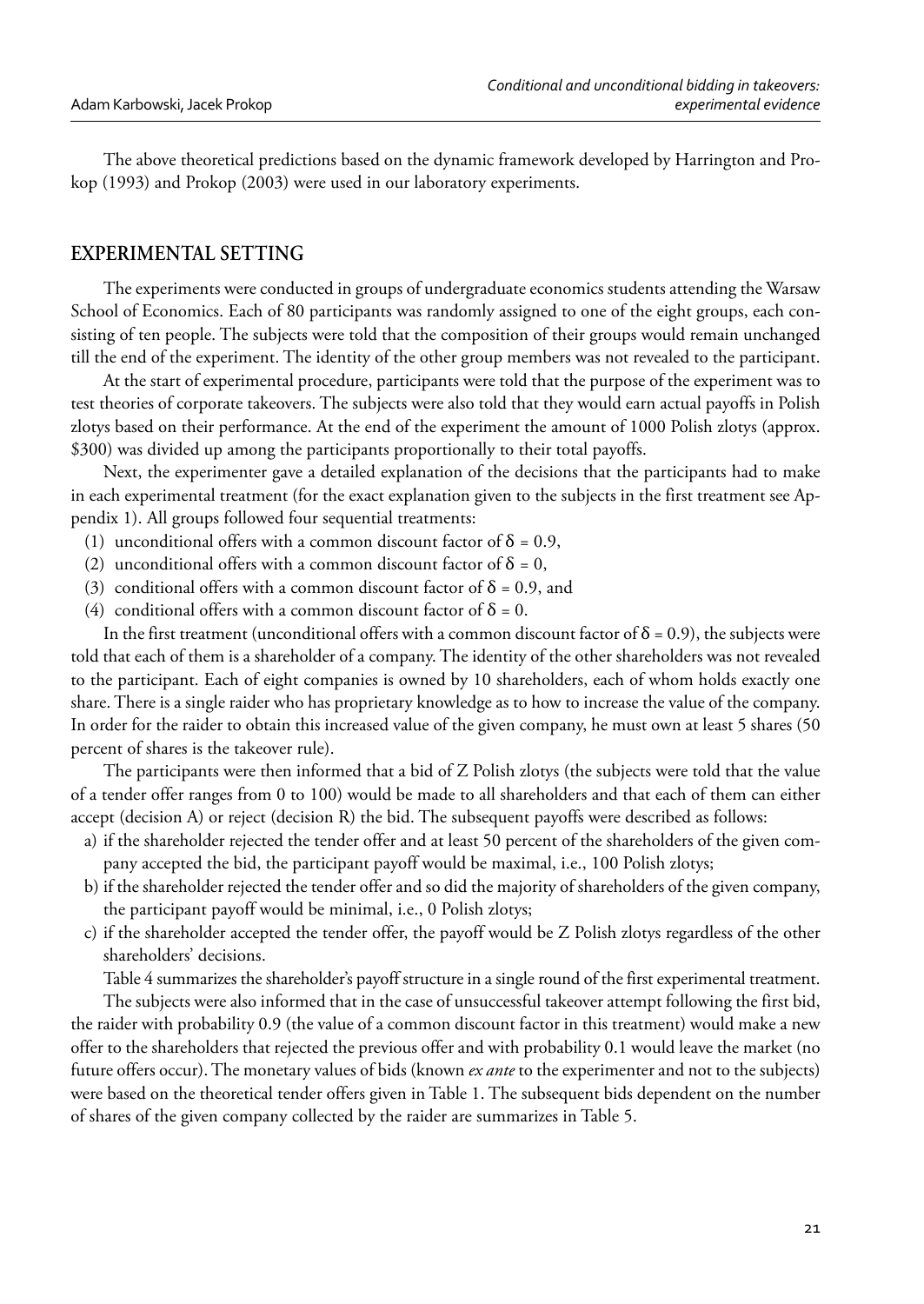#### Table 4

| Shareholder's decision | At least 50 percent of the shareholders made<br>decision A | Shareholder's payoff<br>(in Polish zlotys) |
|------------------------|------------------------------------------------------------|--------------------------------------------|
|                        | Yes                                                        |                                            |
|                        | No                                                         |                                            |
|                        | Yes                                                        | 100                                        |
|                        | No                                                         |                                            |

#### The shareholder's payoff structure in a single round: unconditional offers' treatment.

Source: own development.

Table 5

The monetary values of subsequent offers in unconditional bidding with a common discount factor of  $\delta = 0.9$ 

| m | Tender offer (in Polish zlotys) |
|---|---------------------------------|
|   | 92.9                            |
|   | 95.3                            |
|   | 97.3                            |
|   | 98.7                            |
|   | 99.7                            |

δ – discount factor of the raider and shareholders

*m* – number of shares held by the raider

Source: based on Table 1.

To facilitate recall, the payoff matrix (with the appropriate Z value; see Table 4) was displayed during the entire course of each round. At the completion of each round the outcome of the takeover attempt was communicated to each of the shareholders' group. If some firms remained unsold, the draw took place (with probability 0.9 the raider returned and made a new offer, and with probability 0.1 the raider discontinued bidding). The participants were supplied with the individual record cards where they could write down their decisions in each applicable round. In order to ensure confidentiality in the communication of the subject's decision, each participant was given a private code, known only to the subject and to the experimenter.

The difference between the first and the second treatment was in the value of a common discount factor. In the second treatment, the subjects were told that the raider would make only a single tender offer. At the completion of the first round the raider leaves the market permanently. The payoff structure for the second treatment was the same as in the first one (see Table 4). The value of the single tender offer was based on the theoretical amount shown in Table 2. For 10 shareholders of the given firm and a common discount factor of  $\delta = 0$ , the tender offer amounted to 50 (Polish zlotys).

The third and fourth treatments dealt with conditional tender offers (the difference between conditional and unconditional bidding was explained to participants in detail). The payoff structure under this setup was as follows:

a) if the shareholder rejected the offer and at least 50 percent of the shareholders of the given company accepted the offer, the participant payoff would be maximal, i.e. 100 Polish zlotys;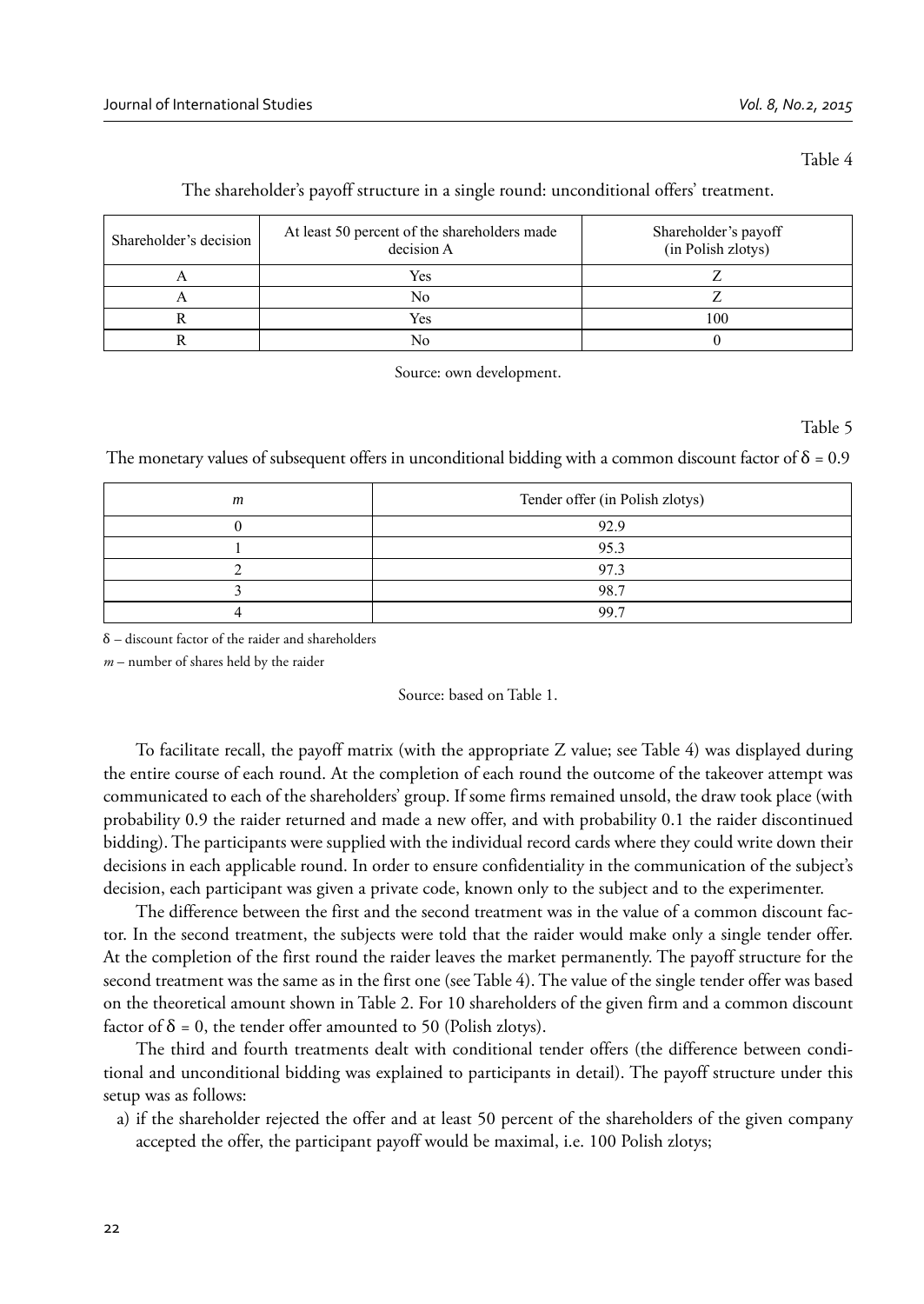- b) if the shareholder rejected the offer and so did the majority of shareholders of the given company, the participant payoff would be minimal, i.e. 0 Polish zlotys;
- c) if the shareholder accepted the offer and at least 50 percent of the shareholders of the given company accepted the offer, the participant payoff would be Z Polish zlotys;
- d) if the shareholder accepted the offer and the majority of shareholders of the given company rejected the offer, the participant payoff would be 0.

Table 6 summarizes the shareholder's payoff structure in a single round of a conditional offers' treatment.

Table 6

| Shareholder's decision | At least 50 percent of the shareholders made<br>decision A | Shareholder's payoff<br>(in Polish zlotys) |
|------------------------|------------------------------------------------------------|--------------------------------------------|
|                        | Yes                                                        |                                            |
|                        | No                                                         |                                            |
|                        | Yes                                                        | 100                                        |
|                        | Nο                                                         |                                            |

The shareholder's payoff structure in a single round: conditional offers' treatment

Source: own development.

The third experimental treatment tested dynamic model of a takeover in conditional bidding case. The subjects were informed that in the case of an unsuccessful takeover attempt following the first tender offer, the raider would continue bidding with probability 0.9 (the value of a common discount factor in this treatment) and with probability 0.1 would leave the market (no future offers occur). The values of the bids (known *ex ante* to the experimenter and not to the subjects) were based on the numerical results of the theoretical analysis presented in Table 3. For 10 shareholders of the given firm and a common discount factor of  $\delta$  = 0.9, the value of the tender offer was 80.4 (Polish zlotys) for all applicable rounds.

The difference between the third and the fourth treatment was in the value of a common discount factor. In the fourth treatment, the subjects were told that the raider would place only a single conditional tender offer. At the completion of the first round the raider leaves the market permanently. The payoff structure for the fourth treatment was the same as in the third one (see Table 6). The value of the single tender offer was based on the numerical results of the theoretical model shown in Table 3. For 10 shareholders of the given firm and a common discount factor of  $\delta = 0$ , we posted the takeover bid at 67 (Polish zlotys).

The entire experiment lasted approximately 90 minutes, of which the first 15 minutes were spent describing the rules, the payoffs, and the procedures to be followed.

# **EXPERIMENTAL RESULTS**

The experimental outcomes (concerning decisions of all subjects and the following payoffs) are presented in the Appendix 2.

In the first experimental treatment (unconditional tender offers with a common discount factor of  $\delta$  = 0.9), all eight firms were taken over by the raider. Seven out of eight firms (except firm 7) were acquired in the first round (following the first tender offer). Firm 7 was taken over in the second round, which resulted in a slightly higher payoffs for some shareholders of the firm 7 (compare Appendix 2), since the second tender offer was higher than the previous one.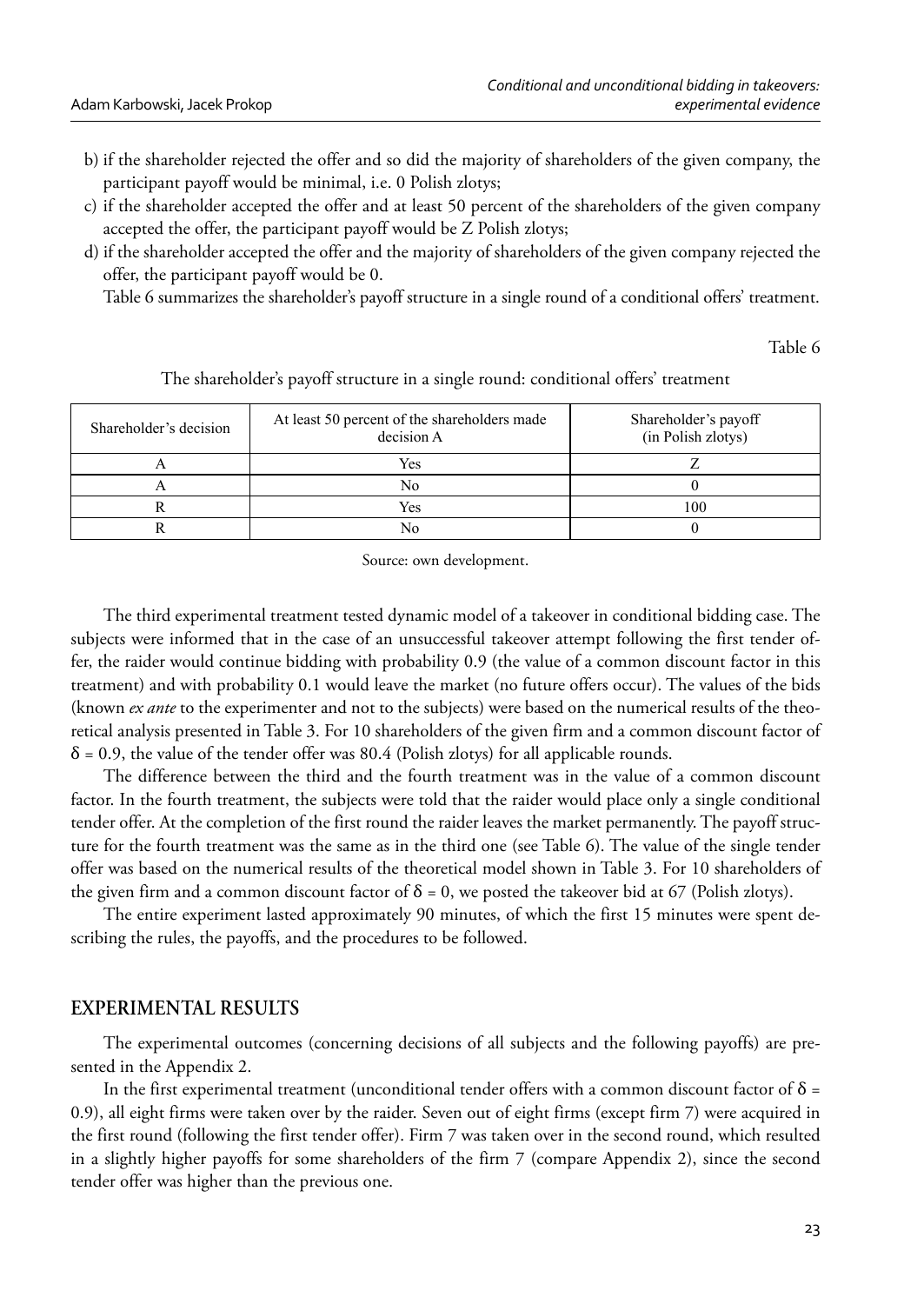A summary of the results of the first experimental treatment are given in the Table 8. Fifty six shareholders (out of 80 in total) accepted the first tender offer made by the bidder, which can be translated into the observed probability of tendering a share under unconditional bidding (for  $\delta = 0.9$ ) equal to 0.7. This probability is higher than the theoretical prediction of 0.447 (compare Table 1), which may suggest that there is much less free riding among shareholders than forecasted by the theory.

When the raider was in the possession of 4 out of 10 shares (second round), the experimental probability of a shareholder tendering was only 0.333, which is smaller than the theoretically calculated value. However, this result is based on one observation only, so additional experimentation will be needed to test the behavior of shareholders when the number of shares in the possession of the raider increases.

Table 8

| Company                     | Number of A decisions<br>in the first round | Number of A decisions<br>in the second round | Takeover success |
|-----------------------------|---------------------------------------------|----------------------------------------------|------------------|
|                             | 8                                           | N/A                                          | Yes              |
| $\mathfrak{D}$              |                                             | N/A                                          | Yes              |
| 3                           |                                             | N/A                                          | Yes              |
| 4                           | $\mathbf Q$                                 | N/A                                          | Yes              |
|                             | 8                                           | N/A                                          | Yes              |
| 6                           | 6                                           | N/A                                          | Yes              |
|                             | 4                                           | 2                                            | Yes              |
| 8                           | 8                                           | N/A                                          | Yes              |
| Total                       | 56                                          | $\overline{c}$                               |                  |
| Probability of<br>tendering | 56/80<br>(0.700)                            | 2/6<br>(0.333)                               |                  |

### Experimental outcomes for the first treatment

Source: own development.

In the second experimental treatment (unconditional tender offers with a common discount factor of zero) all eight firms were taken over by the raider (see Table 9). Sixty seven shareholders (out of 80 in total) decided to sell their shares. It means that the observed probability of tendering a share under unconditional bidding in a single-bid case is 0.8375. This probability is higher than the value of 0.5 predicted by the theory (compare Table 2). Thus, we may conjecture that also the static model of unconditional bidding predicts too much free riding among the shareholders in comparison to the experimental results.

Table 9

| Experimental outcomes for the second treatment. |  |  |
|-------------------------------------------------|--|--|
|-------------------------------------------------|--|--|

| Company | Number of A decisions | Takeover success |
|---------|-----------------------|------------------|
|         |                       |                  |
|         |                       | Yes              |
|         |                       | Yes              |
|         |                       | Yes              |
|         |                       | Yes              |
|         |                       | $V_{\rho g}$     |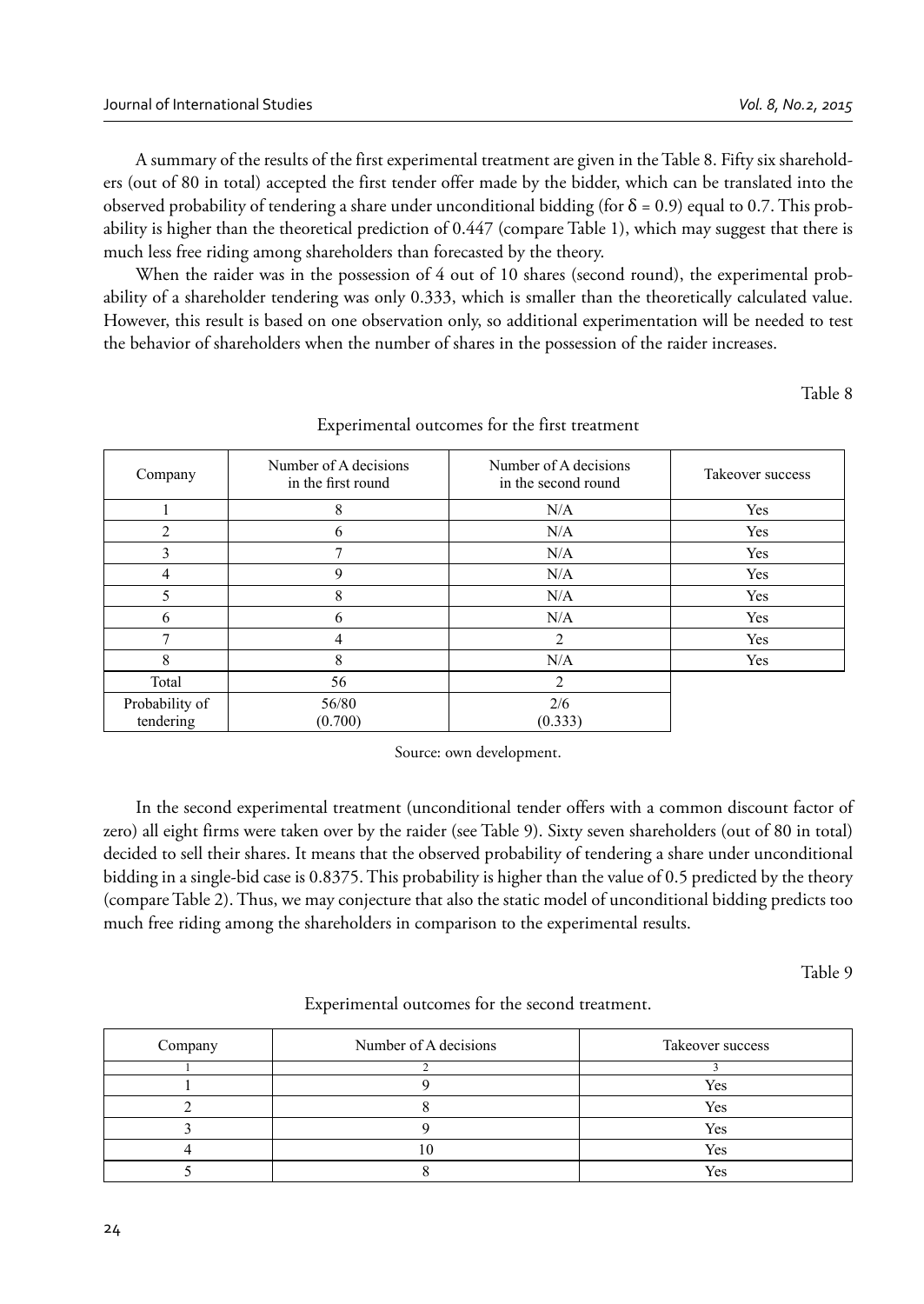|                          |                   | Yes |
|--------------------------|-------------------|-----|
|                          |                   | Yes |
|                          |                   | Yes |
| Total                    |                   |     |
| Probability of tendering | 67/80<br>(0.8375) |     |

Source: own development.

Comparing the experimental probability of tendering in the case of a single unconditional bid (0.8375) to the experimental probability of tendering when multiple unconditional bidding is expected (0.700), we may conjecture that the possibility for the raider to make many tender offers generates more free riding among the shareholders. Such prediction was made theoretically by Harrington and Prokop (1993).

In the third experimental treatment (conditional tender offers with a common discount factor of  $\delta$ = 0.9) only two firms (firm 6 and firm 8) were taken over by the raider (compare Table 10). Firm 6 was acquired in the first round and firm 8 in the second round. The raider made 5 tender offers and at the completion of 5<sup>th</sup> round the raider left the market permanently (the draw decided that the fifth round was the last one).

Table 10 summarizes the number of shares put up for sale by the shareholders in all consecutive rounds and the corresponding observed probabilities of tendering a share under the third experimental setup. The experimental probabilities of tendering in a given round varied between 0.1333 (in the 5<sup>th</sup> round) and 0.3857 (in the 2nd round). We shall compare these values to the theoretical prediction of 0.364 (see Table 3).

Table 10

| Company                     | Number of<br>A decisions in<br>the $1st$ round | Number of<br>A decisions in<br>the $2nd$ round | Number of<br>A decisions in<br>the $3rd$ round | Number of<br>A decisions in<br>the $4th$ round | Number of<br>A decisions in<br>the $5th$ round | Takeover<br>success |
|-----------------------------|------------------------------------------------|------------------------------------------------|------------------------------------------------|------------------------------------------------|------------------------------------------------|---------------------|
|                             | 4                                              | 4                                              |                                                | $\mathfrak{D}$                                 | $\mathfrak{D}$                                 | N <sub>0</sub>      |
| $\overline{c}$              | $\mathcal{F}$                                  | 4                                              | 4                                              | 3                                              | $\mathfrak{D}$                                 | No                  |
| 3                           | $\overline{c}$                                 | $\overline{2}$                                 |                                                |                                                |                                                | N <sub>0</sub>      |
| 4                           | 4                                              | $\overline{2}$                                 | 0                                              | $\Omega$                                       | $\Omega$                                       | N <sub>0</sub>      |
| 5                           | 3                                              | 4                                              |                                                |                                                |                                                | N <sub>0</sub>      |
| 6                           | 6                                              | N/A                                            | N/A                                            | N/A                                            | N/A                                            | Yes                 |
| $\mathbf{r}$                | $\mathcal{F}$                                  | 3                                              | 4                                              | 3                                              | $\overline{c}$                                 | N <sub>0</sub>      |
| 8                           | 4                                              | 8                                              | N/A                                            | N/A                                            | N/A                                            | Yes                 |
| Total                       | 29                                             | 27                                             | 15                                             | 10                                             | 8                                              |                     |
| Probability of<br>tendering | 29/80 (0.3625)                                 | 27/70 (0.3857)                                 | 15/60<br>(0.2500)                              | $10/60$ (0.1667)                               | 8/60<br>(0.1333)                               |                     |

Experimental outcomes for the third treatment

*Source*: own development.

In the fourth experimental treatment (conditional tender offers with a common discount factor of zero) all eight firms were taken over by the raider (compare Table 11). Sixty two shareholders (out of 80 in total) decided to sell their shares. It means that the observed probability of tendering a share under conditional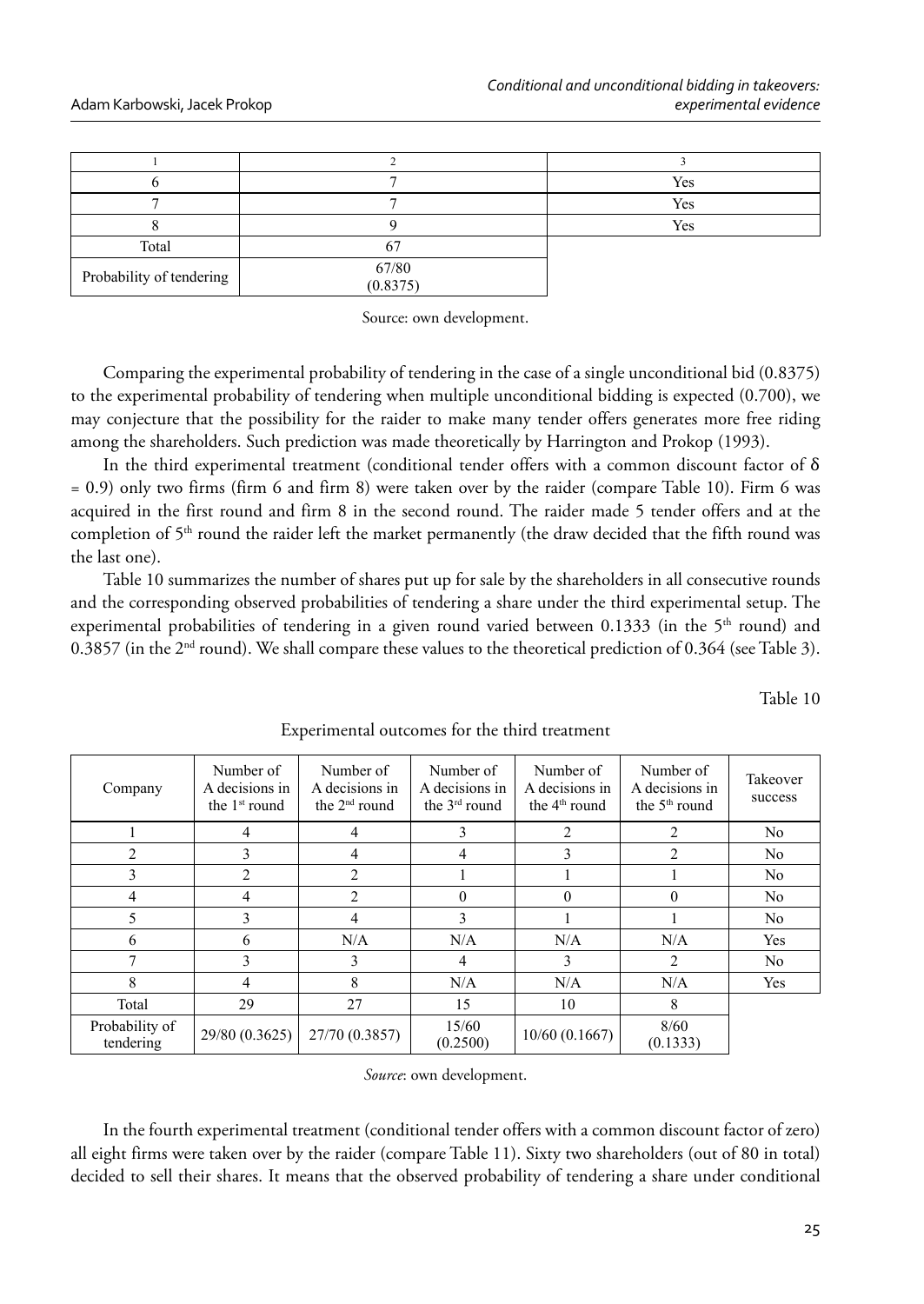bidding in a single-bid case was 0.775. This probability is higher than the theoretical prediction of 0.5 (compare Table 3), which suggests that the static model of conditional bidding overshoots the probability of shareholder's tendering.

#### Table 11

| Company                     | Number of A decisions | Takeover success |
|-----------------------------|-----------------------|------------------|
|                             |                       | Yes              |
| ↑                           |                       | Yes              |
|                             | 8                     | Yes              |
| 4                           |                       | Yes              |
|                             | 8                     | Yes              |
| 6                           | 8                     | Yes              |
| ⇁                           | Q                     | Yes              |
| 8                           | $\Omega$              | Yes              |
| Total                       | 62                    |                  |
| Probability<br>of tendering | 62/80<br>(0.775)      |                  |

#### Experimental outcomes for the fourth treatment

Source: own development.

Now, we compare the experimental probability of tendering in the case of a single conditional bid (0.775) to the experimental probability of tendering when multiple conditional bidding is expected (0.1333- 0.3857). Based on the above values, we may conjecture that the possibility for the raider to make many tender offers generates more free riding among the shareholders than when only a single offer is expected. Such prediction was made theoretically in a dynamic model of conditional bidding by Prokop (2003).

The maximal potential total payoff from the entire experiment was 400. However, the highest value of the total payoff earned by the participants was 392.9 (the result achieved by 3 subjects; compare Table 12). The highest empirical total payoff corresponds to strategy of accepting the raider's bid in the first experimental treatment and rejecting the raider's tender offers in the other treatments. The most common strategy adopted by the participants (chosen by more than 40 percent) was to accept the raider's tender offers in the first, second and fourth treatment and reject the bid in the third treatment. The most common strategy led to the lowest empirical total payoff.

Table 12

| Total payoff | Number of observations | Frequency |
|--------------|------------------------|-----------|
|              |                        |           |
| 392.9        |                        | 0.0375    |
| 367.0        |                        | 0.0125    |
| 317.0        |                        | 0.025     |
| 300.0        |                        | 0.05      |
| 297.4        |                        | 0.0375    |
| 292.9        |                        | 0.0125    |

### Participants' total payoffs and their frequencies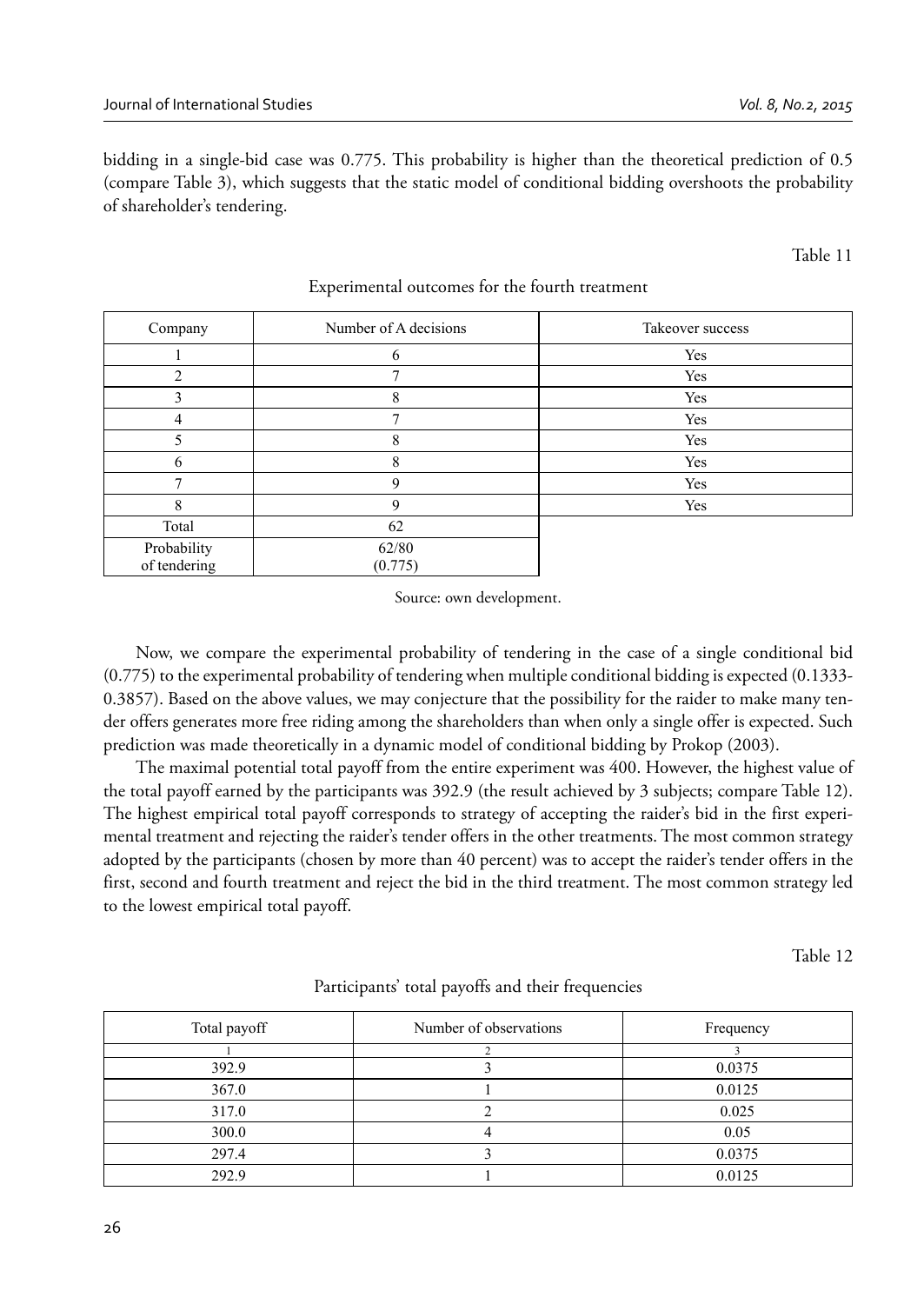| 290.3 | 11 | 0.1375 |
|-------|----|--------|
| 267.0 |    | 0.0125 |
| 262.3 |    | 0.0125 |
| 259.9 |    | 0.0125 |
| 250.0 |    | 0.025  |
| 242.9 |    | 0.0625 |
| 217.0 |    | 0.075  |
| 212.3 |    | 0.0125 |
| 209.9 | 34 | 0.425  |

Source: own development.

In order to compare the experimental outcomes to theoretical predictions, the Pearson's chi-square statistic (PCS) was used. In the test, the observed number of shares put up for sale and not put up for sale by the shareholders are compared to the theoretical values. The null hypothesis is that the shares are tendered according to the theoretical probabilities, which have been sourced from the works of Harrington and Prokop (1993) and Prokop (2003).

The values of the appropriate chi-square test statistics and following decisions concerning the null hypotheses are given in the Table 13. Critical values correspond to the significance level of 0.01. The null hypothesis was not rejected for the third experimental treatment (dynamic case of conditional bidding), but only for the first three rounds of the third treatment. In all other cases the null hypothesis was rejected. It is worth noticing that the dynamic model developed by Prokop (2003) almost flawlessly predicted the first-round probability of tendering a share under conditional bidding with a common discount factor of  $\delta = 0.9$ .

Table 13

| Treatment<br>(Round) | Experimental<br>probability | Theoretical<br>probability | Number of sub-<br>mitted shares | Prediction of sub-<br>mitted shares | $\chi^2$ | Null hypoth-<br>esis |
|----------------------|-----------------------------|----------------------------|---------------------------------|-------------------------------------|----------|----------------------|
|                      | 0.7000                      | 0.4470                     | 56                              | 36                                  | 20.2020  | Rejected             |
| $\overline{c}$       | 0.8375                      | 0.5000                     | 67                              | 40                                  | 36.4500  | Rejected             |
| 3(1)                 | 0.3625                      | 0.3640                     | 29                              | 29                                  | $\theta$ | Not rejected         |
| 3(2)                 | 0.3857                      | 0.3640                     | 27                              | 25                                  | 0.2327   | Not rejected         |
| 3(3)                 | 0.2500                      | 0.3640                     | 15                              | 22                                  | 3.0721   | Not rejected         |
| 3(4)                 | 0.1667                      | 0.3640                     | 10                              | 22                                  | 9.0282   | Rejected             |
| 3(5)                 | 0.1333                      | 0.3640                     | 8                               | 22                                  | 12.2884  | Rejected             |
| 4                    | 0.7750                      | 0.5000                     | 62                              | 40                                  | 24.2000  | Rejected             |

Experimental results versus theoretical predictions

Significance level: 0.01

Source: own calculations.

Next, the hypothesis that in the case of unconditional bidding the observed tendering probabilities are significantly higher than the theoretically predicted values was considered. The one-proportion significance test was used to check the validity of the above hypothesis. The values of the appropriate test statistics are given in the Table 14. The above hypothesis cannot be rejected on the basis of one-proportion significance tests at 0.01 level.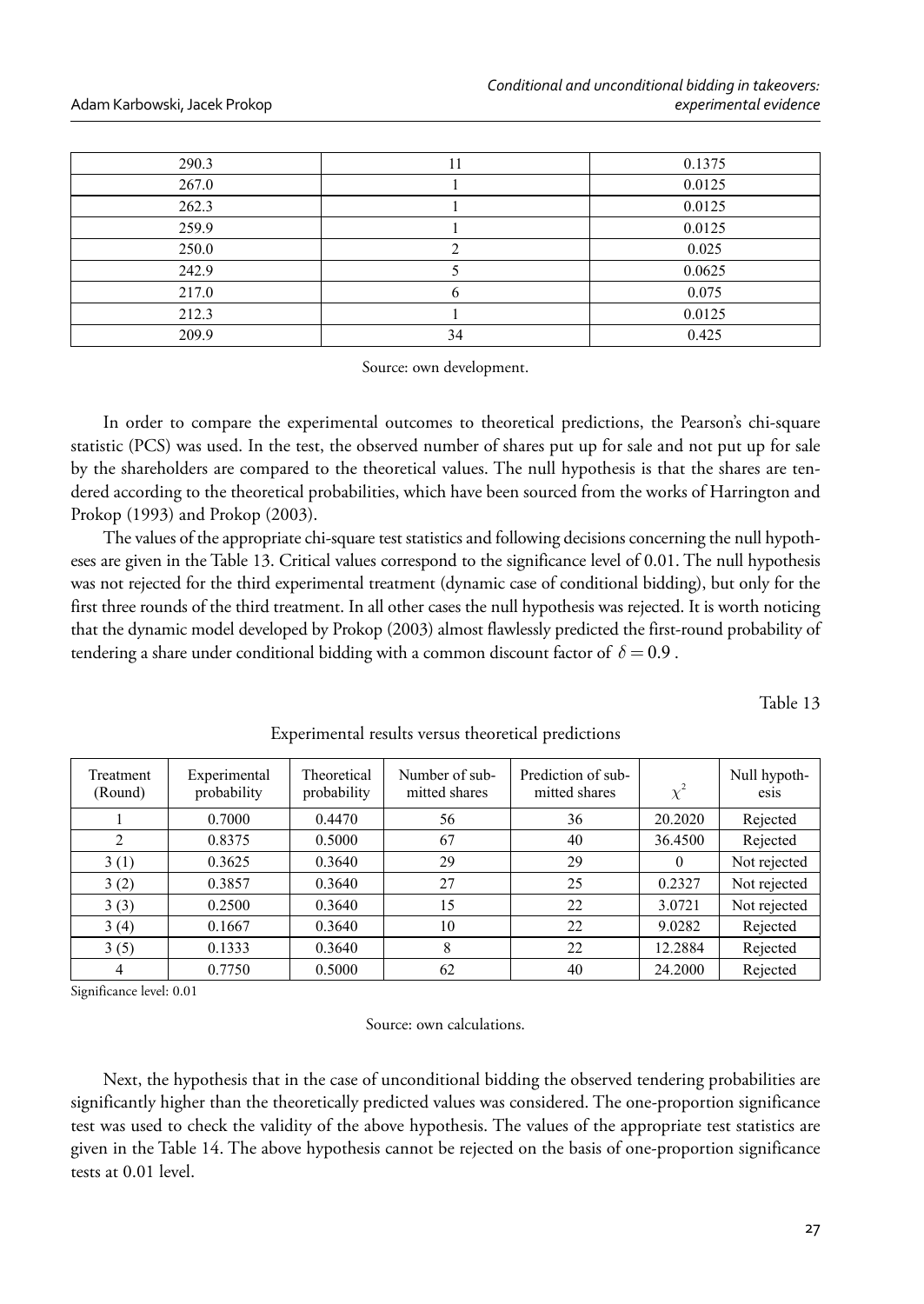Table 14

| Treatment<br>(Round) | Theoretical<br>Experimental<br>probability<br>probability |        | Number of sub-<br>mitted shares | Prediction of<br>submitted shares |        | Null hypoth-<br>esis |
|----------------------|-----------------------------------------------------------|--------|---------------------------------|-----------------------------------|--------|----------------------|
|                      | 0.7000                                                    | 0.4470 | 56                              | 36                                | 4.9381 | Rejected             |
|                      | 0.8375                                                    | 0.5000 | 67                              | 40                                | 8.1828 | Rejected             |

Experimental results versus theoretical predictions – continued.

Significance level: 0.01

Source: own calculations.

Thus, there is no reason to reject our conjecture that when the tender offer is unconditional, we should observe much less free riding among shareholders than forecasted by the theoretical models.

The same statistical procedure was applied to the case of single conditional bidding. The value of *U* test statistic in this case was 5.8903, so at the significance level of 0.01 the null hypothesis should be rejected. It means that the hypothesis stating that in the case of a one-time conditional bidding the observed tendering probability is significantly higher than the theoretically predicted value cannot be rejected. Thus, when the raider is expected to place only a single conditional tender offer, in practice, we may expect less free riding than theoretically predicted.

Further, the hypothesis that the experimental probability of tendering is higher under multiple unconditional bidding than under multiple conditional offers was considered. The two-proportion significance test was used to check the validity of the above hypothesis. The values of the appropriate test statistics are given in the Table 15. The above hypothesis cannot be rejected on the basis of two-proportion significance tests at 0.01 level. Such property that the probabilities of tendering are lower under multiple conditional bidding than under multiple unconditional offers has been derived theoretically by Prokop (2003). Thus, the theory as well as the experiments show that the level of free riding is smaller under the multiple unconditional bids rather than under the repeated conditional tender offers.

Table 15

| Treatments   | $U$ (test statistic) | Null hypothesis |
|--------------|----------------------|-----------------|
| 1 and $3(1)$ | 4.2774               | Rejected        |
| l and $3(2)$ | 4.5885               | Rejected        |
| 1 and $3(3)$ | 6.5241               | Rejected        |
| 1 and $3(4)$ | 7.3872               | Rejected        |
| l and $3(5)$ | 7.7460               | Rejected        |

Multiple unconditional and conditional bidding – comparison of the observed probabilities.

Source: own calculations.

In addition, the hypothesis that in the case of single bids the experimental probabilities of tendering under unconditional and conditional settings do not differ was considered. Again, the two-proportion significance test was used to check its validity. The value of U test statistic in this case is 2.063. It means that the null hypothesis should be rejected at the significance level of 0.02. So, the hypothesis stating that in the case of single bids the experimental probabilities of tendering under unconditional and conditional set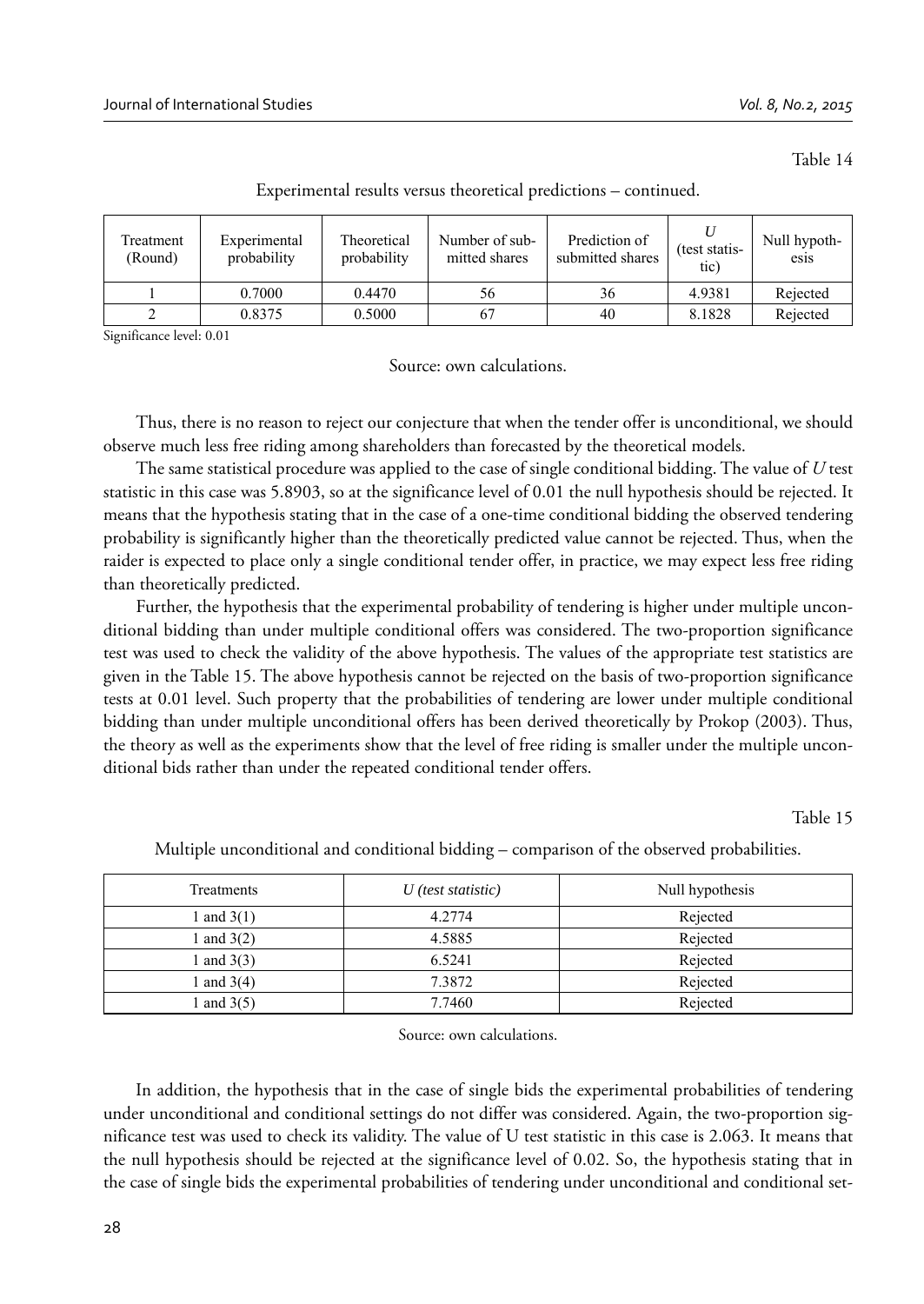tings do not differ cannot be rejected. This result is in line with the basic theoretical predictions discussed by Holmström and Nalebuff (1992), and Prokop (2003). However, as mentioned above, the experimental probabilities of tendering are higher than the theoretically forecasted levels.

Next, our conjecture that the experimental probability of tendering in the case of a single unconditional bid is higher than the experimental probability of tendering when multiple unconditional bidding is expected was considered. The two-proportion significance test was used to check the validity of the above conjecture. The value of *U* test statistic in this case is 2.063. It means that the null hypothesis should be rejected at the significance level of 0.01. Thus the hypothesis stating that the experimental probability of tendering in the case of a single unconditional bid is higher than the experimental probability of tendering when multiple unconditional bidding is expected cannot be rejected.

Finally, the hypothesis that the experimental probability of tendering in the case of a single conditional bid is higher than the experimental probability of tendering when multiple conditional bidding is expected was taken into consideration. The two-proportion significance test was used to check the validity of the above hypothesis. The values of the appropriate test statistics are given in the Table 16. The null hypotheses should be rejected at the significance level of 0.01. It means that the hypothesis stating that the experimental probability of tendering in the case of a single conditional bid is higher than the experimental probability of tendering when multiple conditional bidding is expected cannot be rejected.

Table 16

| Treatments   | $U$ (test statistic) | Null hypothesis |
|--------------|----------------------|-----------------|
| 4 and $3(1)$ | 5.2678               | Rejected        |
| 4 and $3(2)$ | 5.5693               | Rejected        |
| 4 and $3(3)$ | 7.4366               | Rejected        |
| 4 and $3(4)$ | 8.2633               | Rejected        |
| 4 and $3(5)$ | 8.6056               | Rejected        |

Single and multiple conditional bidding – comparison of the observed probabilities.

*Source*: own calculations.

These results indicate that the dynamic theory provided by Harrington and Prokop (1993), and Prokop (2003) correctly predicted the increase in the free riding behavior among the target shareholders when the raider is expected to make multiple tender offers.

## **CONCLUSIONS**

In this article, we provided the experimental testing of the dynamic models of takeover developed by Harrington and Prokop (1993), and Prokop (2003). Our experiments focused on the acquisition of companies held by 10 shareholders, each of whom possessed a single share. The comparison of the experimental results and the theoretical predictions of the models show that the observed tendering probabilities are significantly higher than the theoretically expected values in the case of unconditional bidding, no matter whether the raider makes multiple bids, or only a single bid. Thus the actual behavior of shareholders can be characterized by much less free riding than predicted by the theory of unconditional bidding.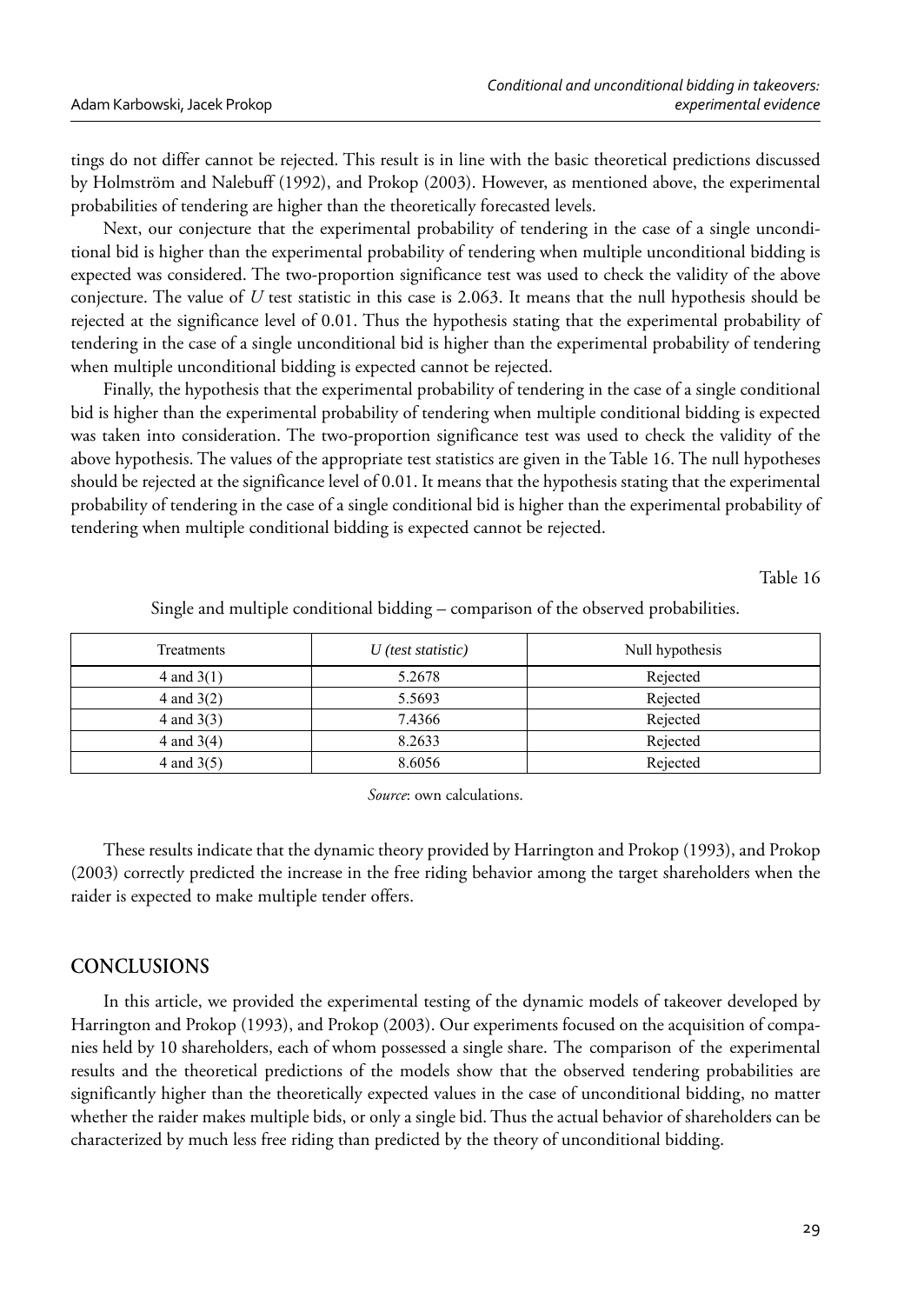In the case of conditional offers, the theoretical predictions for the probabilities of tendering shares are generally confirmed by the laboratory behavior of shareholders in the case of multiple bidding (when  $\delta$ =0.9). Moreover, as suggested by the theoretical models, the probability of tendering are lower under multiple conditional bids than under unconditional offers. Thus, our experiments confirm that the free riding among the shareholders in the case of multiple conditional bids constitutes a serious problem.

However, in the case of a single conditional bid, the experimental probability of tendering turns out to be higher than the theoretical prediction. Moreover, when the raider is expected to make only a single bid, the shareholder's probability of tendering does not depend on whether the bid is conditional, or unconditional. Thus, similarly to the case of unconditional tender offers, when there is only a single conditional bid, we may expect much less free riding than predicted by the theoretical models.

Despite, a generally lower extent of free riding observed in our experiments, the theoretical predictions that the possibility of multiple tender offers increases the level of free riding among the target shareholders have been confirmed.

Clearly, further testing of the dynamic theory of takeovers is necessary. For example, the shareholders reaction to changes in the size of the raider's bid should be investigated. Again, the experimental methods could be used in the analysis of shareholders' behavior.

### **REFERENCES**

Bagnoli, M., Lipman, B.L. (1988), Successful takeovers without exclusion, *Review of Financial Studies,* 1, 89-110.

- Bradley, M., Desai, A., Kim, E.H. (1988), Synergistic Gains from Corporate Acquisitions and their Division between the Shareholders of Target and Acquiring Firms, *Journal of Business*, 53, 345-376.
- Franks, J. R., Harris, R.S. (1989), Shareholder Wealth Effects of Corporate Takeovers: The U.K. Experience 1955-1985, *Journal of Financial Economics*, 23, 225-249.
- Grossman, S.J., Hart, O. (1980), Takeover bids, the free rider problem, and the theory of corporation, *The Bell Journal of Economics,* 11, 42-64.
- Hamaguchi, Y., Hirota, S., Kawagoe, T., Saijo, T. (2003), Bounded Rationality Mitigates the Free-Riding Problem: An Experimental Study on Corporate Takeovers, Waseda University Working Paper.
- Harrington, J., Prokop, J. (1993), The dynamics of the free-rider problem in takeovers, *Review of Financial Studies,* 6, 851-882.
- Holmström, B., Nalebuff, B. (1992), To the raider goes the surplus? A reexamination of the free-rider problem, *Journal of Economics and Management Strategy,* 1, 37–62.
- Kale, J., Noe, T. (1997), Unconditional and Conditional Takeover Offers: Experimental Evidence, *Review of Financial Studies,* 10, 735-766.

Prokop, J. (2003), Conditional versus unconditional bidding in takeovers, *Research in Economics,* 57, 123-149.

Tirole, J. (2006), *The Theory of Corporate Finance*, Princeton, NJ: Princeton University Press.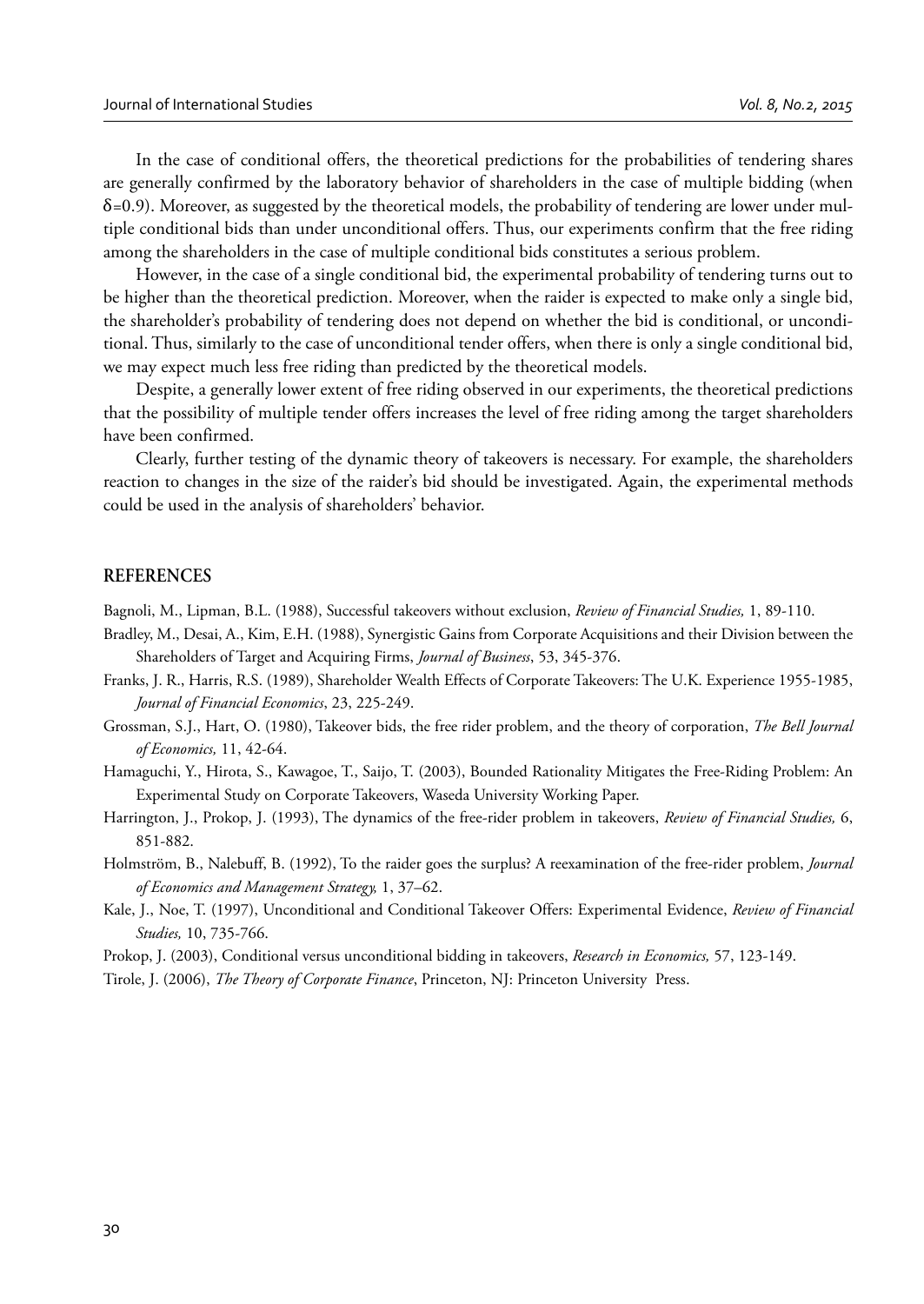# **APPENDIX 1.**

Participant Instructions

You are about to participate in the experiment testing theories of corporate takeovers. The whole procedure consists of four games. In each game you will choose an action that together with the actions of the other students will generate the outcome and the following payoff. Your total payoff from the experiment will determine your actual payoff (winning) in Polish zlotys.

Students in class are divided into eight groups constituting companies. The composition of groups will be unchanged till the end of the experiment and the identity of the other groups members will be unknown to you. Each of eight companies is owned by 10 shareholders, each of whom holds exactly one share. There is a single raider who has proprietary knowledge as to how to increase the value of the each company. In order for the raider to take over the company and materialize this increased value, he must own at least 5 shares.

Here is what you will have to do in the first game. The game is divided into rounds. In each round you will be made an offer of Z Polish zlotys (Z ranges from 0 to 100) and you have to choose between two actions: accept or reject. Your payoffs from choosing an action are given in table (the appropriate table was projected in class). After the announcement of Z, you will have to decide quickly (in approximately 30 seconds) to either accept or reject the offer (write down your decision in the appropriate round using your individual record card). The payoffs are as follows:

- a) if the shareholder rejected the offer and at least 50 percent of the shareholders of the given company accepted the offer, the participant payoff would be maximal, i.e. 100 Polish zlotys;
- b) if the shareholder rejected the offer and so did the majority of shareholders of the given company, the participant payoff would be minimal, i.e. 0 Polish zlotys;
- c) if the shareholder accepted the offer, the payoff would be Z Polish zlotys regardless of the other shareholders' decisions. Then the round terminates.

In case of unsuccessful takeover attempt following the first offer (and first round), the raider with probability 0.9 will make a new offer to the shareholders that rejected the previous offer and with probability 0.1 will leave the market (no future offers occur). The draw will decide whether there will be a new offer, or not.

Once the experiment begins, remember the following:

- (1) Do not talk to others in the class.
- (2) Do not reveal your decisions to others.
- (3) Make sure that your private code does not become known to others in any way.
- (4) Do not leave the room until the experiment is over.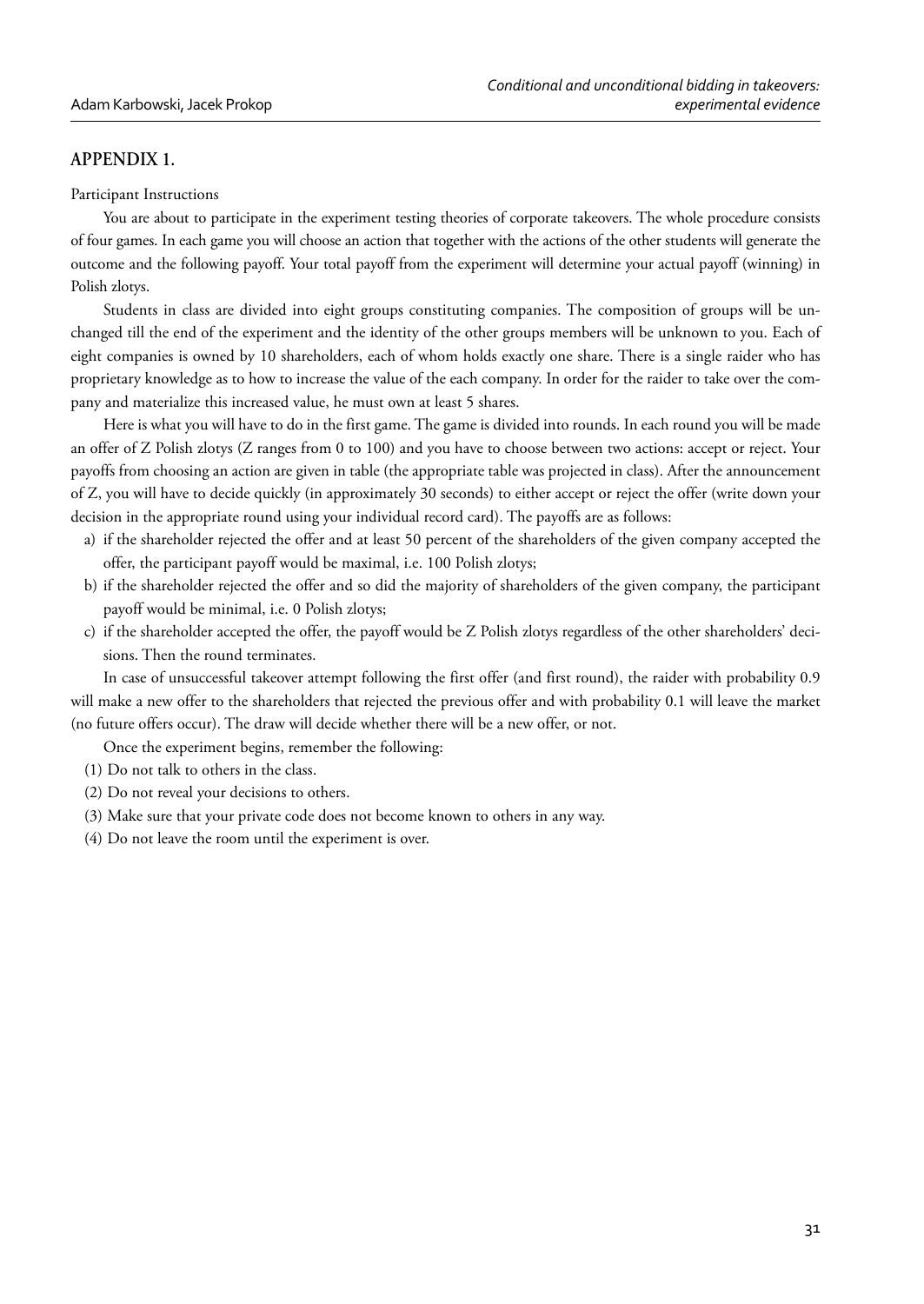# **APPENDIX 2**

"Subject" column: the first number stands for the firm, the second number denotes the shareholder.

"Decision" column: The sequence of letters stands for the decisions of specific shareholder in subsequent rounds, i.e. the sequence RA means that the given shareholder rejected the first offer of the raider (in the first round) and accepted the second offer of the raider (in the second round).

|         | Treatment 1    |        | Treatment 2    |                | Treatment 3  |                  | Treatment 4           |        | Total          |
|---------|----------------|--------|----------------|----------------|--------------|------------------|-----------------------|--------|----------------|
| Subject | Decision       | Payoff | Decision       | Payoff         | Decision     | Payoff           | Decisions             | Payoff | payoff         |
|         | $\overline{c}$ | 3      | $\overline{4}$ | $\overline{4}$ | 5            | 6                | 7                     | 8      | $\overline{9}$ |
| 1.1     | $\mathbf{A}$   | 92.9   | A              | 50             | <b>AARRR</b> | $\mathbf{0}$     | $\mathbf{A}$          | 67     | 209.9          |
| 1.2     | A              | 92.9   | A              | 50             | <b>AAAAA</b> | $\mathbf{0}$     | $\mathbb{R}$          | 100    | 242.9          |
| 1.3     | $\mathbb{R}$   | 100    | A              | 50             | <b>RRRRR</b> | $\boldsymbol{0}$ | $\mathbb{R}$          | 100    | 250            |
| 1.4     | A              | 92.9   | А              | 50             | <b>RRRRR</b> | $\mathbf{0}$     | A                     | 67     | 209.9          |
| 1.5     | A              | 92.9   | А              | 50             | <b>RRRRR</b> | $\mathbf{0}$     | A                     | 67     | 209.9          |
| 1.6     | $\mathbb{R}$   | 100    | $\mathbf R$    | 100            | <b>AAAAA</b> | $\boldsymbol{0}$ | R                     | 100    | 300            |
| 1.7     | $\mathbf{A}$   | 92.9   | A              | 50             | <b>RRRRR</b> | $\boldsymbol{0}$ | $\boldsymbol{\rm{A}}$ | 67     | 209.9          |
| 1.8     | A              | 92.9   | A              | 50             | <b>RRRRR</b> | $\mathbf{0}$     | $\mathbb{R}$          | 100    | 242.9          |
| 1.9     | $\mathbf{A}$   | 92.9   | A              | 50             | <b>RRRRR</b> | $\mathbf{0}$     | A                     | 67     | 209.9          |
| 1.10    | А              | 92.9   | А              | 50             | <b>AAARR</b> | $\mathbf{0}$     | A                     | 67     | 209.9          |
| 2.1     | A              | 92.9   | A              | 50             | <b>RAAAR</b> | $\mathbf{0}$     | A                     | 67     | 209.9          |
| 2.2     | $\overline{A}$ | 92.9   | A              | 50             | <b>AAARR</b> | $\mathbf{0}$     | $\mathbf{A}$          | 67     | 209.9          |
| 2.3     | $\mathbf R$    | 100    | А              | 50             | <b>RAAAA</b> | $\mathbf{0}$     | $\boldsymbol{A}$      | 67     | 217            |
| 2.4     | $\mathbb{R}$   | 100    | $\mathbb{R}$   | 100            | <b>RRRRR</b> | $\mathbf{0}$     | $\mathbb{R}$          | 100    | 300            |
| 2.5     | A              | 92.9   | А              | 50             | <b>AAAAA</b> | $\mathbf{0}$     | A                     | 67     | 209.9          |
| 2.6     | $\mathbb{R}$   | 100    | $\mathbb{R}$   | 100            | <b>ARRRR</b> | $\boldsymbol{0}$ | $\mathbb{R}$          | 100    | 300            |
| 2.7     | A              | 92.9   | А              | 50             | <b>RRRRR</b> | $\mathbf{0}$     | A                     | 67     | 209.9          |
| 2.8     | $\mathbf R$    | 100    | A              | 50             | <b>RRRRR</b> | $\boldsymbol{0}$ | $\mathbb{R}$          | 100    | 250            |
| 2.9     | $\mathbf{A}$   | 92.9   | A              | 50             | <b>RRRRR</b> | $\boldsymbol{0}$ | $\mathbf{A}$          | 67     | 209.9          |
| 2.10    | A              | 92.9   | A              | 50             | <b>RRRRR</b> | $\mathbf{0}$     | A                     | 67     | 209.9          |
| 3.1     | $\mathbf{A}$   | 92.9   | A              | 50             | <b>AARRR</b> | $\mathbf{0}$     | A                     | 67     | 209.9          |
| 3.2     | $\mathbf R$    | 100    | A              | 50             | <b>RRRRR</b> | $\overline{0}$   | $\mathbf{A}$          | 67     | 217            |
| 3.3     | $\overline{A}$ | 92.9   | A              | 50             | <b>RRRRR</b> | $\mathbf{0}$     | A                     | 67     | 209.9          |
| 3.4     | ${\bf R}$      | 100    | A              | 50             | <b>RRRRR</b> | $\overline{0}$   | ${\bf R}$             | 100    | 250            |
| 3.5     | A              | 92.9   | A              | 50             | <b>RRRRR</b> | $\mathbf{0}$     | $\boldsymbol{\rm{A}}$ | 67     | 209.9          |
| 3.6     | A              | 92.9   | A              | 50             | <b>RRRRR</b> | $\mathbf{0}$     | A                     | 67     | 209.9          |
| 3.7     | А              | 92.9   | A              | 50             | <b>RRRRR</b> | $\mathbf{0}$     | A                     | 67     | 209.9          |
| 3.8     | $\mathbf R$    | 100    | $\mathbb{R}$   | 100            | <b>AAAAA</b> | $\mathbf{0}$     | $\mathbb{R}$          | 100    | 300            |
| 3.9     | A              | 92.9   | A              | 50             | <b>RRRRR</b> | $\mathbf{0}$     | A                     | 67     | 209.9          |
| 3.10    | A              | 92.9   | A              | 50             | <b>RRRRR</b> | $\boldsymbol{0}$ | A                     | 67     | 209.9          |
| 4.1     | $\mathbf{A}$   | 92.9   | A              | 50             | <b>RRRRR</b> | $\mathbf{0}$     | $\mathbf{A}$          | 67     | 209.9          |
| 4.2     | A              | 92.9   | A              | 50             | <b>RRRRR</b> | $\mathbf{0}$     | A                     | 67     | 209.9          |
| 4.3     | A              | 92.9   | А              | 50             | <b>AARRR</b> | $\boldsymbol{0}$ | A                     | 67     | 209.9          |
| 4.4     | $\mathbb{R}$   | 100    | A              | 50             | <b>ARRRR</b> | $\mathbf{0}$     | $\mathbf{A}$          | 67     | 217            |
| 4.5     | A              | 92.9   | A              | 50             | <b>AARRR</b> | $\mathbf{0}$     | ${\bf R}$             | 100    | 242.9          |
| 4.6     | A              | 92.9   | A              | 50             | <b>RRRRR</b> | $\boldsymbol{0}$ | ${\bf R}$             | 100    | 242.9          |

Subjects' decisions and payoffs in all experimental treatments